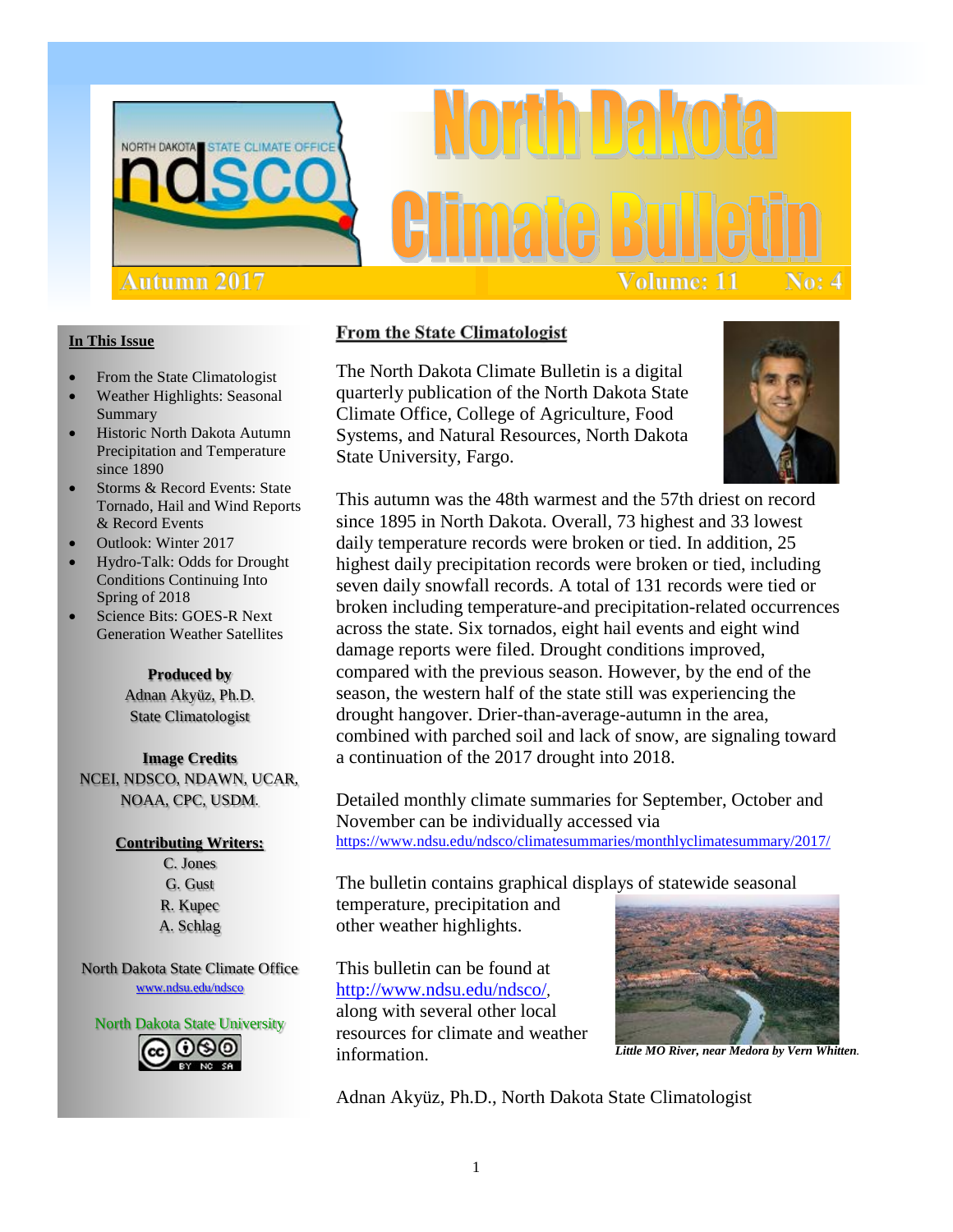

## **Weather Highlights**

## **Seasonal Weather Summary:**

## **By Adnan Akvüz**

**Precipitation**

Using analysis from the National Centers for Environmental Information (NCEI), the average North Dakota precipitation for the autumn season (Sep. 1, through Nov. 30, 2017) was 3.01 inches, which was 3.29 inches less than the last season (summer 2017), 2.18 inches less than the last autumn (autumn 2016), 0.84 inches less than the 1981- 2010 average autumn precipitation, and was the driest autumn since 2014. This would rank autumn 2017 as the 57th driest autumn since such records began in 1895. Figure 1 shows the percent of normal precipitation distribution geographically. Based on historical records, the state average autumn precipitation showed a

Percent of Normal Precipitation (%)  $9/1/2017 - 11/30/2017$ 



**Figure 1. Precipitation percent of normal in autumn 2017 for North Dakota (HPRCC).**

positive average long-term trend of 0.08 inches per decade since 1895. The highest and the lowest seasonal autumn average precipitation for the state ranged from the highest amount of 7.25 inches in 1994 to the lowest amount of 0.99 inches in 1976. The "Historical Autumn Precipitation For North Dakota" time series on Page 5 shows a graphical depiction of these statistics.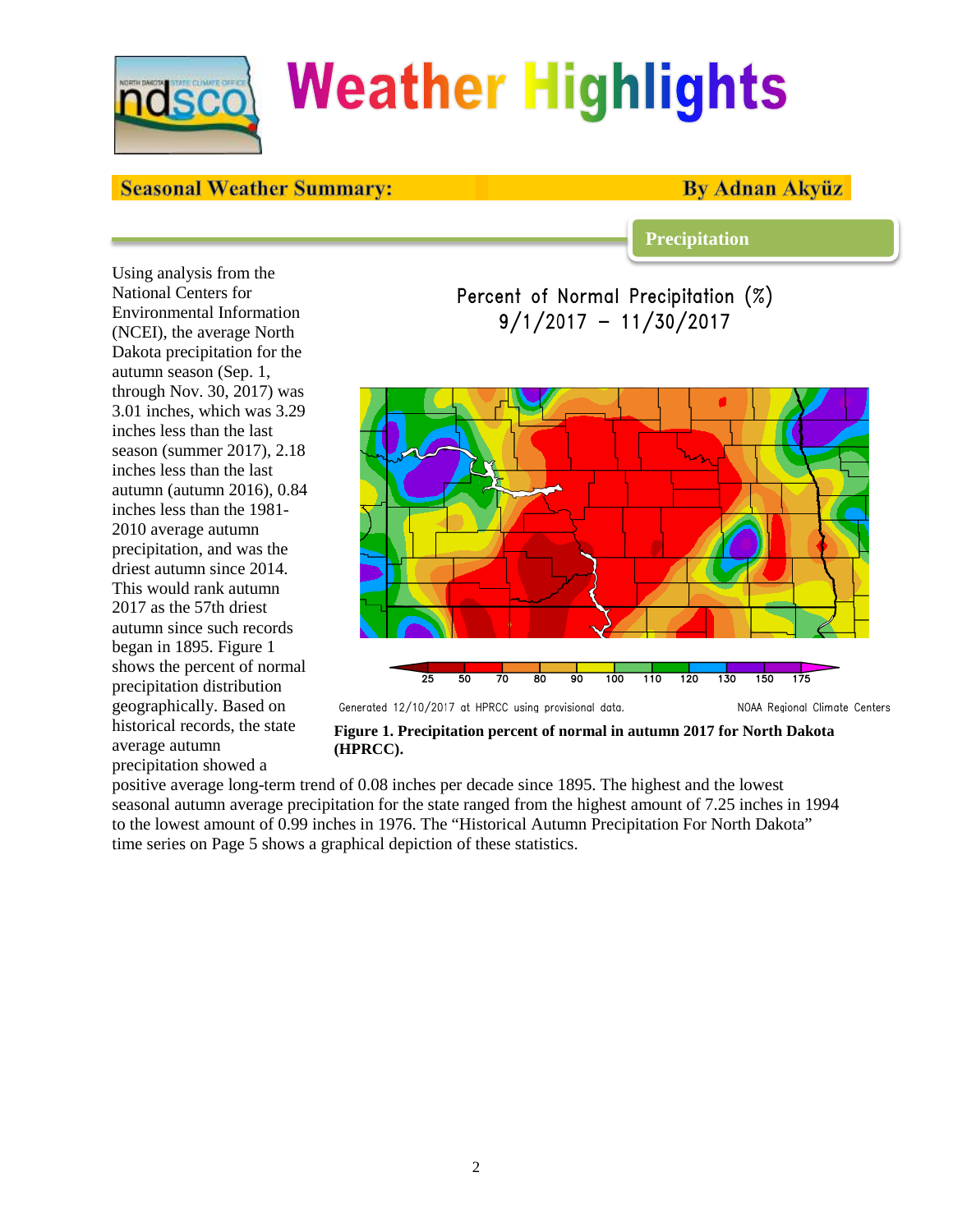### **Temperature**

The average North Dakota temperature for the season (Sep. 1 through Nov. 30, 2017) was 43.2 F, which was 24.3 F cooler than the last season (summer 2017), 4.8 F colder than the last autumn in 2016, but 0.6 F warmer than the 1981-2010 average autumn temperature, and was the warmest autumn since 2014. This would rank autumn 2017 as the 48th warmest autumn since such records began in 1895. Figure 2 shows the departure from normal temperature distribution geographically. Based on

Departure from Normal Average Air Temperature (°F) (2017-09-01 - 2017-11-30)



**Figure 2. Temperature departure from normal in autumn 2017 for North Dakota (NDAWN).**

historical records, the average autumn temperature showed a positive trend of 0.19 F per decade since 1895. The highest and the lowest seasonal autumn average temperatures for the state ranged from the highest amount of 49.1 F in 1963 to the lowest amount of 32.2 F in 1896. The "Historical Autumn" Temperature For North Dakota" time series on Page 6 shows a graphical depiction of these statistics.

**Drought:** Following the ninth driest spring, the end of the summer yielded the seventh driest six months in a row from March through August. Even though the September statewide precipitation averaged much above normal, the dryness in October and November was too overwhelming to overcome large deficits in precipitation. Although, the dryness during the last days of the growing season positively impacted the amount of work done in the field. In fact, progressive rainfall in August and September caused widespread improvements of the drought conditions generally. Figure 3 below shows the drought conditions in the beginning and the end of summer (USDM).



*Figure 3. Drought Monitor map comparison for North Dakota in the beginning (on the left) and at the end (on the right) of autumn 2017.*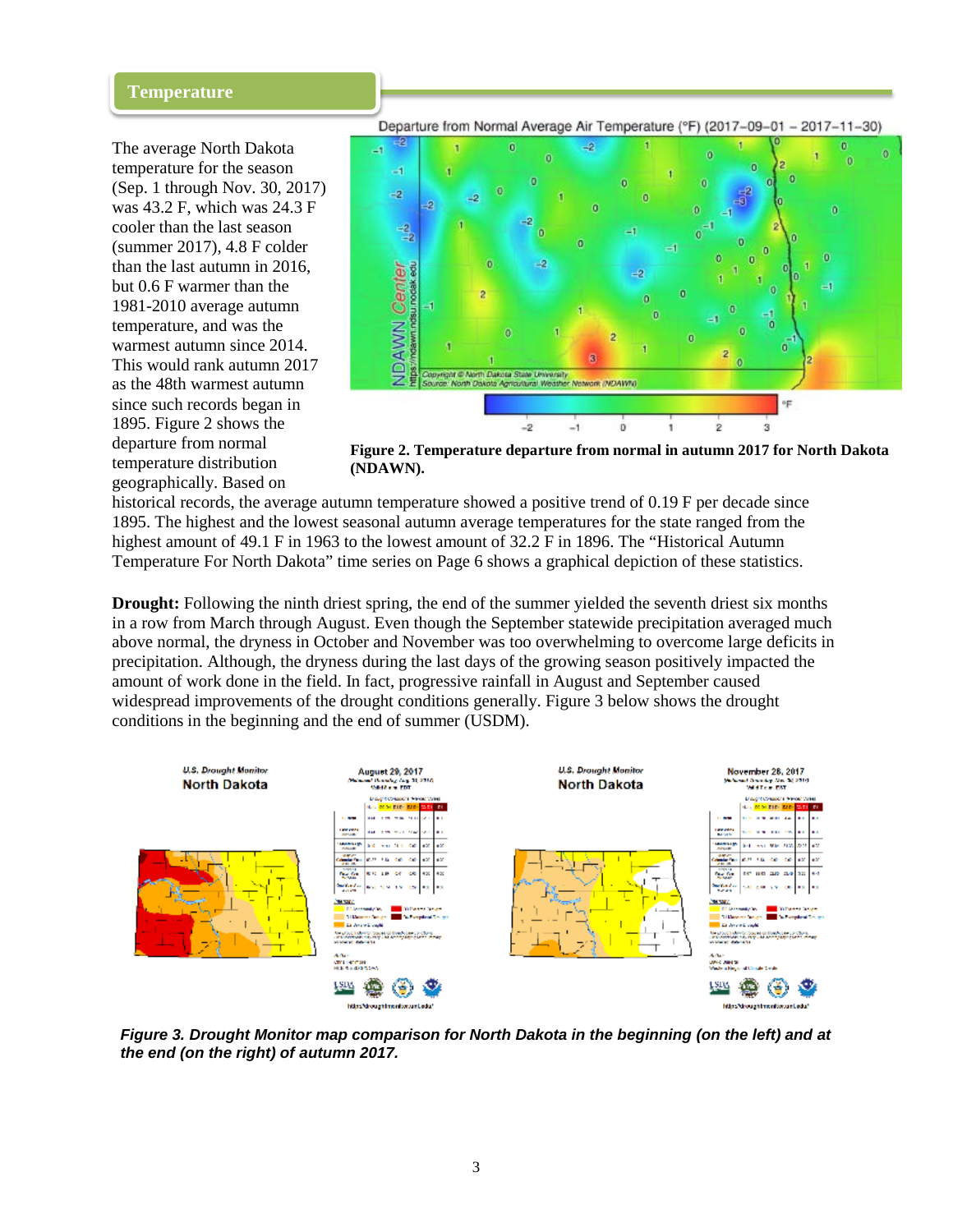

Figure 4 below shows the statewide drought coverage in percentage and intensity (i.e., DO, D1, etc) in time scale representing the state from the beginning to the end of the month with one-week resolution.

*Figure 4. Statewide drought coverage (%) and intensity (Dx) in autumn 2017.*

Based on the index that takes into account intensity (D-level) and coverage (%) called Drought Intensity and Coverage Index (DSCI), the index by the end of the season was 153. However, the index value reached its maximum value of 295 in the first week of August (Figure 5).



*Figure 5. Statewide Drought Coverage and Intensity Index (DSCI) in autumn 2017.*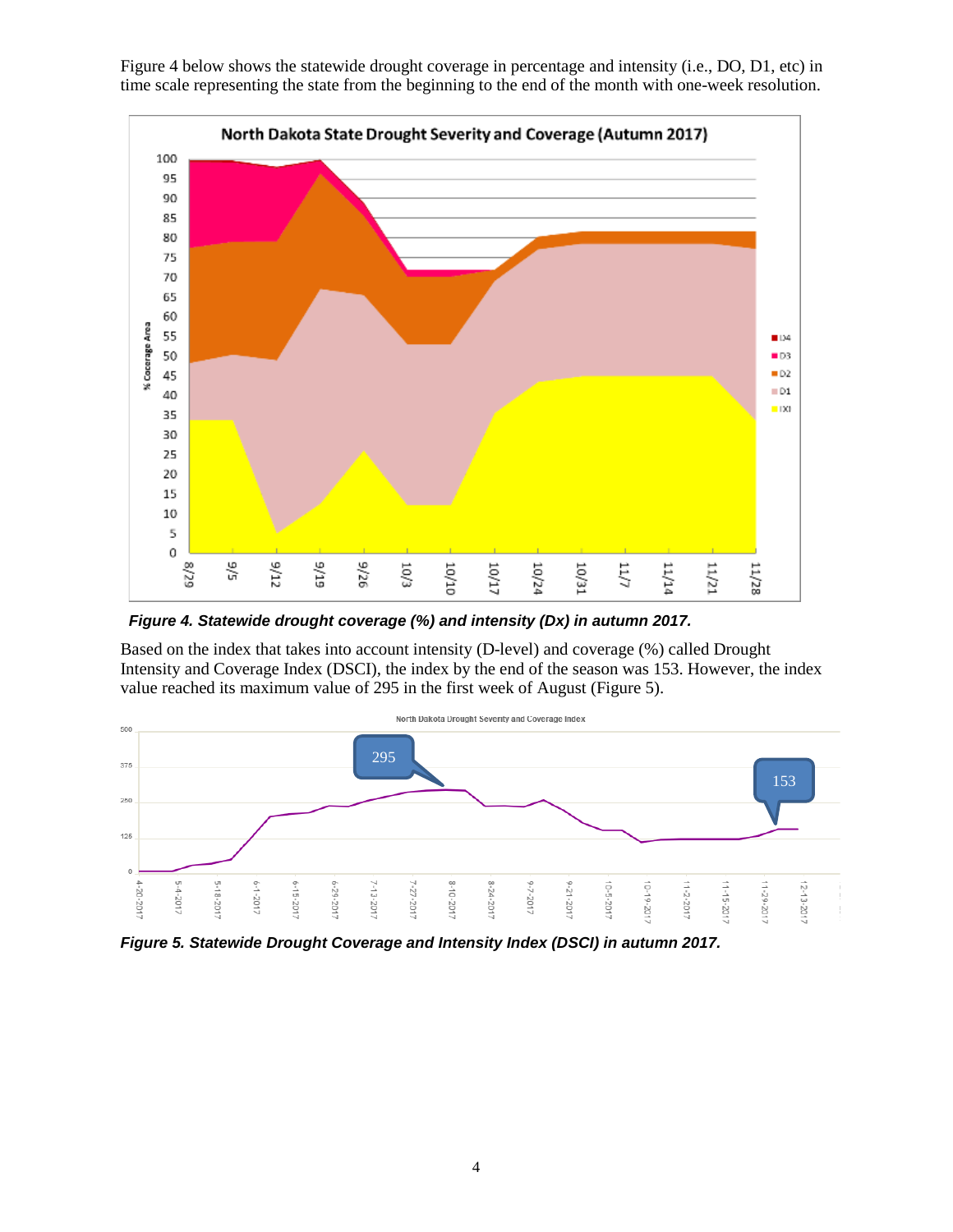## **HISTORICAL AUTUMN PRECIPITATION FOR NORTH DAKOTA**



Record High Value: 7.25" in 1994 Record Low Value: 0.99" in 1976 Seasonal Trend: 0.08" per Decade

Autumn 2017 Value: 3.01" 1981-2010 Average: 3.81" Seasonal Ranking: 57th Driest Autumn Record Length: 123 years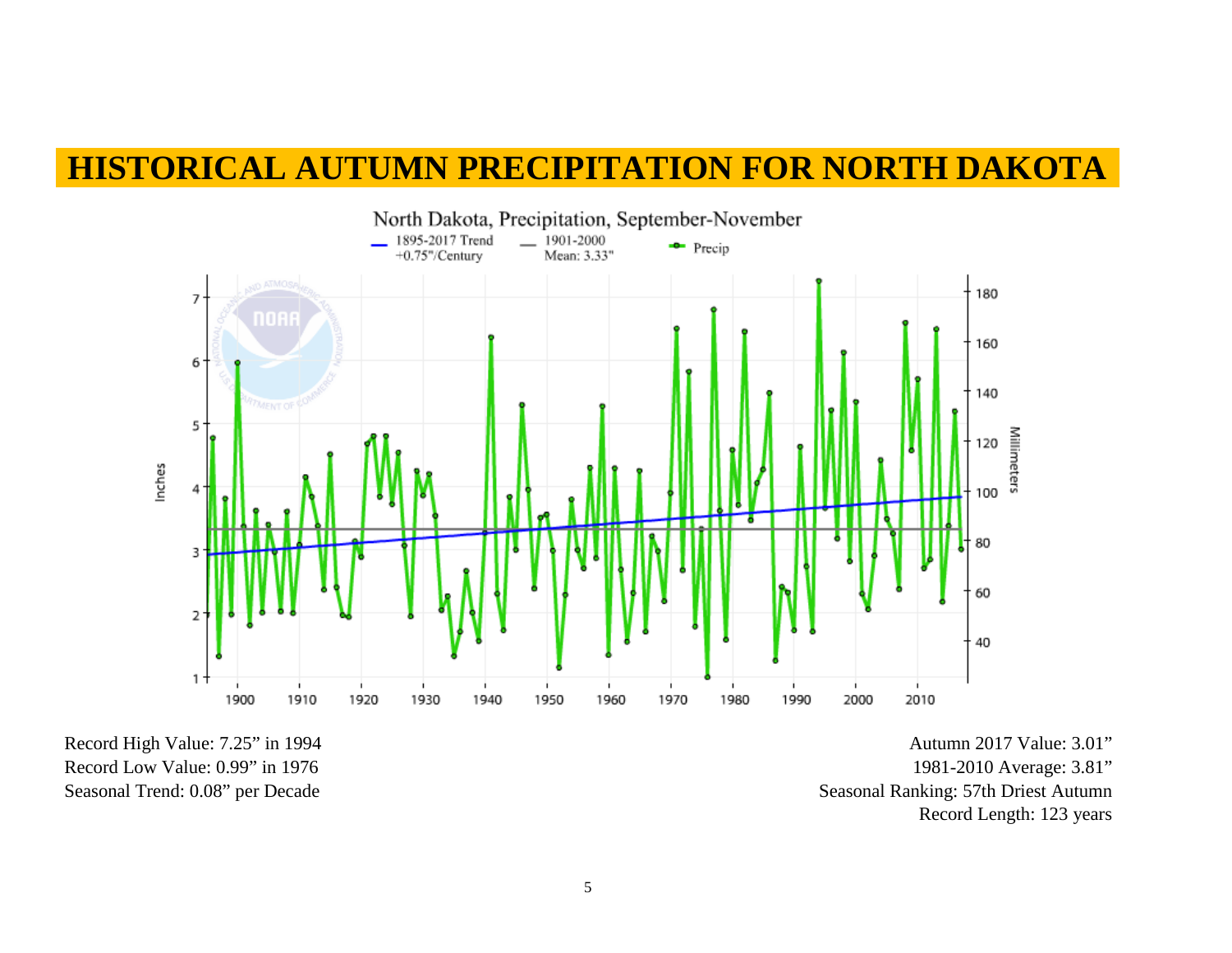## **HISTORICAL AUTUMN TEMPERATURE FOR NORTH DAKOTA**



Record High Value: 49.1°F in 1963 Record Low Value: 32.2°F in 1896 Seasonal Trend: 0.19°F per Decade

Autumn 2017 Value: 43.2°F 1981-2010 Average: 42.6°F Seasonal Ranking: 48th Warmest Summer Record Length: 123 years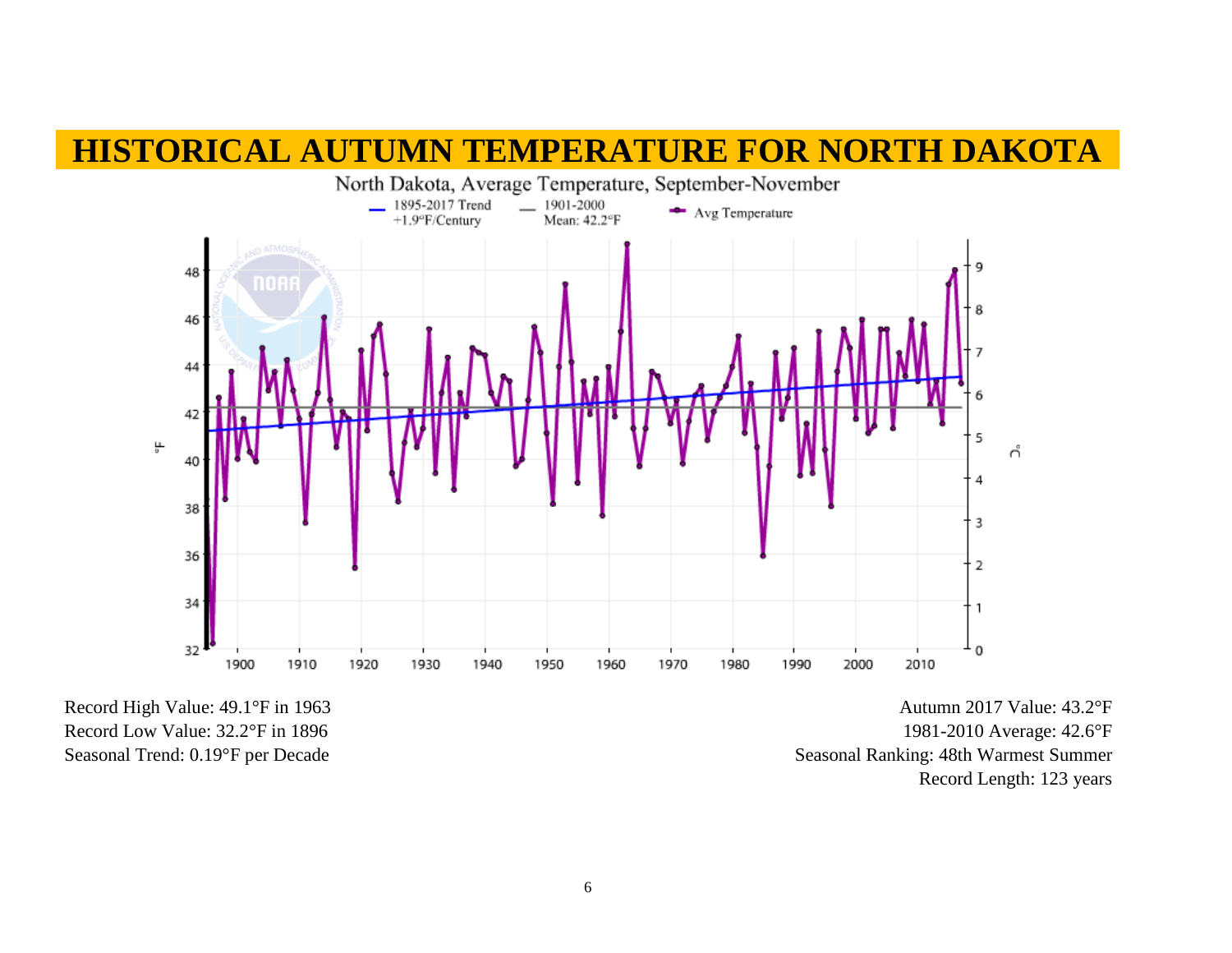

## **State Tornado, Hail, and Wind Events for Autumn 2017**

*Table 1. Numbers in the table below represent the number of tornado, hail and wind events accumulated monthly and seasonally.*

|                                      | <i>Month</i> Tornado | Hail | Wind | <b>Total</b> |
|--------------------------------------|----------------------|------|------|--------------|
| September Total 6                    |                      |      |      | 22           |
| <i>October Total</i> $\vert 0 \vert$ |                      |      |      |              |
| November Total $\vert 0 \vert$       |                      |      |      |              |
| Seasonal Total   6                   |                      |      |      |              |

*The graphics below show the geographical distribution of the storm events in the table above in each month. The dots are color-coded for each event (Red: Tornado; Blue: Wind; Green: Hail).*

|                      | None<br>Reported          | None<br>Reported     |  |
|----------------------|---------------------------|----------------------|--|
| September 2017 North | October 2017 North Dakota | November 2017 North  |  |
| Dakota Storm Events  | Storm Events.             | Dakota Storm Events. |  |

**State Record Events for autumn 2017** 

*Table 2. Numbers in the table below represent the number of select state record events (records broken or tied) accumulated monthly and seasonally.*

|                                         | Category September | <b>October</b> | <b>November</b> | <b>Seasonal Total</b> |
|-----------------------------------------|--------------------|----------------|-----------------|-----------------------|
| Highest Daily Max Temp.                 | $\mid$ 26          |                |                 |                       |
| <b>Highest Daily Min Temp.</b>          |                    | Ω              | 19              |                       |
| Lowest Daily Max Temp.                  |                    |                |                 |                       |
| Lowest Daily Min Temp.                  |                    |                |                 |                       |
| <b>Highest Daily Precipitation</b>   15 |                    |                |                 |                       |
| Highest Daily Snowfall $\vert 0 \vert$  |                    |                |                 |                       |
| <b>Total</b>                            |                    |                |                 |                       |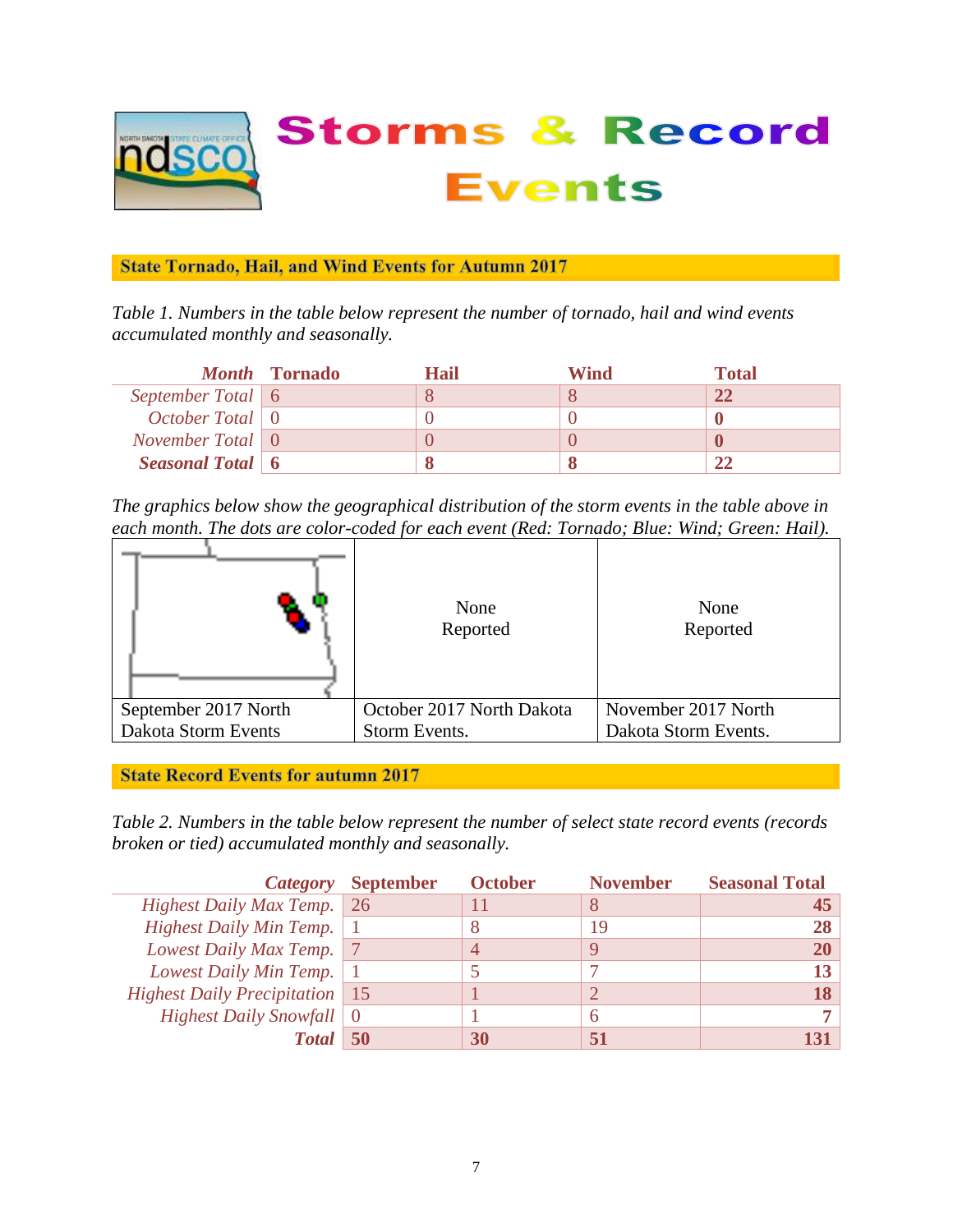

## **Winter 20[1](#page-7-0)7 Outlook By R. Kupec<sup>1</sup> <b>By R. Kupec**<sup>1</sup>



The fall outlook called for below-average precipitation with large temperature swings that, in the end, would put the season near average. For most of the state, this forecast was accurate, with some minor exceptions. Parts of northeastern North Dakota saw so much rain in September that even dry Octobers and Novembers could not erase the surplus. South-central and southeastern North Dakota had temperatures that were 1 to 2 degrees above average, while the remainder of the state was much closer to seasonal normals.

In September, it appeared as though the neutral phase of the La Niña/El Niño sea surface temperature regime in the southern Pacific would hold through the upcoming winter. In October, a weak La Niña (cold sea surface temperatures) began to develop and that is now forecast to last through the winter. Historically, La Niñas tend to bring colder-than-average temperatures to North Dakota in the winter. This is not always the case, as last winter was also a weak La Niña and warmer-than-average temperatures were recorded. Precipitation trends with a La Niña are less clear. Long-term averages tend to run slightly higher during La Niña winters, and this seems to be slightly more pronounced in northeastern North Dakota.

One factor that will be different than last year is the weather pattern in the Atlantic Ocean. High pressure is forecast to set up in such a way that storm systems will bring much warmer air over the icecap in Greenland. Most often when this occurs, cold air is displaced toward the middle of North America. This, combined with the La Niña, should mean temperatures several degrees lower than average, but also with considerable variability, as we saw this fall.

Precipitation this winter should be greater than last year but should end the season close to average. The one exception is northeastern North Dakota, which will continue the trend of slightly above-average precipitation. Many La Niñas are dominated by what is known as northwest flow, where the jet stream comes mostly out of the Canadian Prairie Provinces. The weather systems that ride this flow, usually referred to as Alberta Clippers, tend to bring numerous small snow events with low moisture content.

The current Climate Prediction Center (CPC) Winter Outlook also is predicting below-average temperatures for all of North Dakota (Figure 6a). For precipitation, the CPC forecast differs with the one presented here, calling for greater-than-average precipitation across the state, with an even higher probability in the far west and north-central portions of North Dakota (Figure 6b). The next 90-day outlook from the CPC should be available after December 21 a[t http://www.cpc.ncep.noaa.gov/products/predictions/90day.](http://www.cpc.ncep.noaa.gov/products/predictions/90day)



<span id="page-7-0"></span><sup>&</sup>lt;sup>1</sup> The corresponding author; Rob Kupec, is chief meteorologist at KVRR TV in Fargo, ND. Email: [rkupec@kvrr.com](mailto:rkupec@kvrr.com)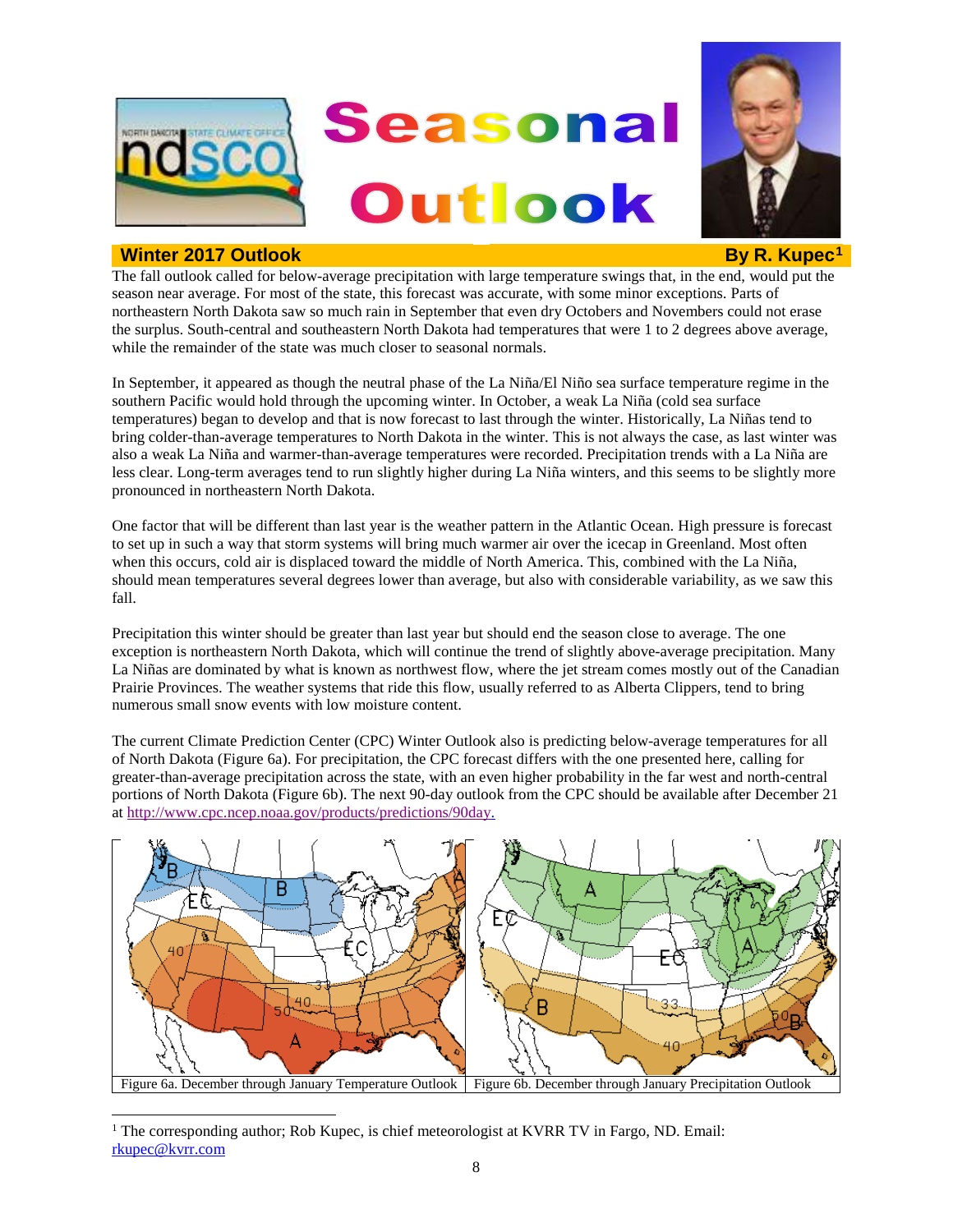

# **Hydro-Talk**



#### **Odds for Drought Conditions Continuing Into Spring of 2018** By A. Schlag<sup>2</sup>

This past September, I discussed how the drought rapidly evolved from a wet winter to a dry spring (pleasant by most people's standards) to a debilitating drought that seriously harmed many crop producers during the critical June and July growing stages. A brief respite with some above-normal moisture arrived in August and continued through early September. This lessened the blow to some crops, primarily row crops and late cuttings of alfalfa. However, a relatively wet August and September was not enough to ward off the negative effects of what would be a well below-normal precipitation pattern for October and November. That pattern seems to have carried all the way up to my writing this article after the first full week of December. For example, the Minot Experiment Station (North Central Research Extension Center) with 10.91 inches of moisture thus far into the calendar year, is the eighth driest on record, and even with normal moisture for the rest of December, it likely will finish in the top 10 driest out of 112 years of data when years with significant missing data are eliminated. On the north side of Minot, the National Weather Service operated ASOS station was even drier, with a mere 7.55 inches of moisture being recorded thus far in 2017, making it the driest on record. It should be noted, though, that the period of record for this site only goes back to 1949 and ASOS stations can have a low bias for snow accumulation.

Out to the east, the Grand Forks area has fared considerably better with an even 19 inches of moisture so far, and that puts it right in the middle of the pack at about the 52nd driest year going back to 1893. Fargo hasn't kept pace with its neighbor a mere 70 miles to the north as its 14.67 inches of moisture ranks as the sixth driest going back to 1942. Working our way back west, the State Hospital in Jamestown, with a record going all the way back to 1893, is the 10th driest with 12.54 inches of moisture so far in the year (Figure 7).

**U.S. Drought Monitor North Dakota** 

**December 5, 2017** (Released Thursday, Dec. 7, 2017) Valid 7 a.m. EST



#### **Figure 7. Drought conditions in North Dakota at the end of autumn. Numbers indicate rankings of year-to-date precipitation accumulations.**

Bismarck appears to be a bit of an anomaly as it is tied for the 31st driest year on record

going back to 1875, with 13.50 inches of moisture. Granted, 2017 would rank much worse for Bismarck if it weren't for August, when 5.09 inches of water fell from the skies. Bismarck is a pretty good reflection of almost the entire Missouri River corridor through North Dakota as widespread beneficial rains fell from Williston to Sioux County during August and September. In the southwestern part of the state, the Dickinson site ranks second driest on record,

<sup>&</sup>lt;sup>2</sup> The corresponding author; Allen Schlag, is the service hydrologist at the NOAA's National Weather Service in Bismarck, N.D. Email: [Allen.Schlag@noaa.gov](mailto:Allen.Schlag@noaa.gov)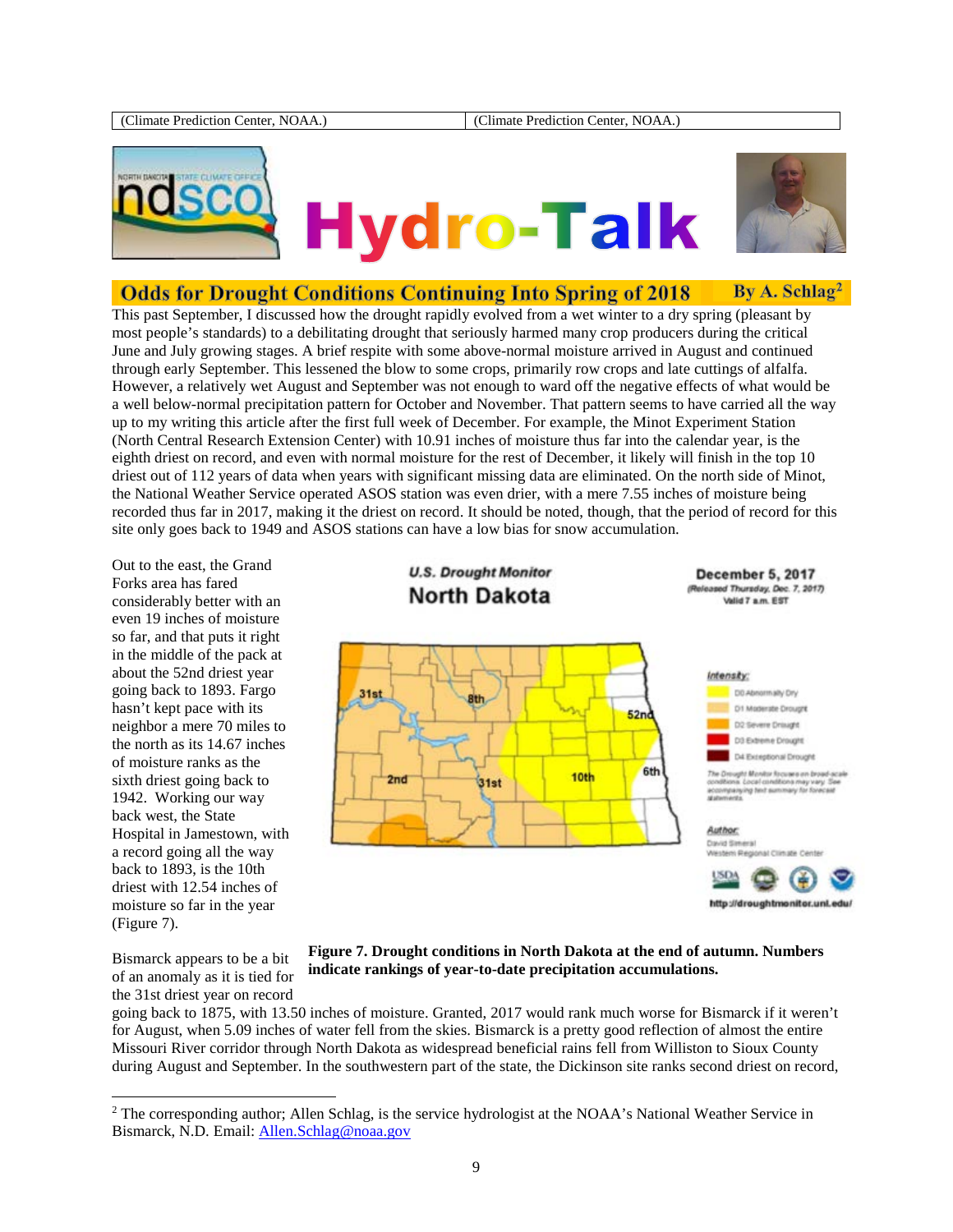with 10.23 inches of moisture going back to 1949. Lastly, Williston comes in at the 31st driest going back to 1894, although a couple of years are missing significant data.

When a person overlays the data on a recent USDM image, the results are a little hard to make immediate sense of in the context of their historical rankings. A ranking of 52nd would suggest there should be no drought designation within miles of Grand Forks, and conversely, a ranking of second overall driest would suggest the drought ranking does not adequately reflect how dry it has been. What is missing in a snapshot, like that to the right, is one of timeliness with the moisture received. This also can be the same thing that individuals miss when looking at a snapshot of time with precipitation deficits in mind. Perhaps the deficits fit a little better with an image from the USDM when the drought was in full effect during this past summer, as in Figure 7.

The best message on drought in North Dakota is that last spring and early summer were brutal and a hangover with impacts is likely. Soil moisture levels remain below normal across most of North Dakota, as are stock dams and dugouts in western North Dakota. Oftentimes we think of winter in North Dakota as something akin to hitting the reset button on drought. However, the early part of winter this year continues on a path of below-normal accumulation of snow. While many may not appreciate a snowy winter, the majority of the state sure could use an above-normal snowpack come early March. Anything less than 2 to 3 inches of water equivalent is unlikely to reduce the current soil moisture deficits and fill a majority of the surface water features.

Now we are left with the question of: **Is the drought going to improve or worsen as we go into spring**? The best information we have to go on is the official Climate Prediction Center's winter outlook, shown in Figure 6b. The outlook covers the December, January and February timeframe and provides reason to be optimistic. However, the mean water equivalent received during this period for the Bismarck area is 0.51, 0.47, and 0.47 inch of water for December, January, and February, respectively. This winter season total of 1.44 inches of moisture does not reach the level of what I believe would significantly relieve the pressure of drought on the region. Even if we add in the 0.85 inch of moisture typically received in March, the resulting 2.29 inches of expected moisture between now and April 1 is at the lower end of what is probably necessary to relieve the pressure on our agricultural community.

The bottom line here is that while anything can happen, a mere return to normal this time of year is likely to leave some interests feeling the effects of a dry 2017. It would instead require a significantly above-normal precipitation pattern combined with consistently cool temperatures to provide the necessary snow-water equivalent on the ground ahead of the spring melt season. This would suggest we need a fairly miserable second half of winter to help ward off a continuation of the drought come spring.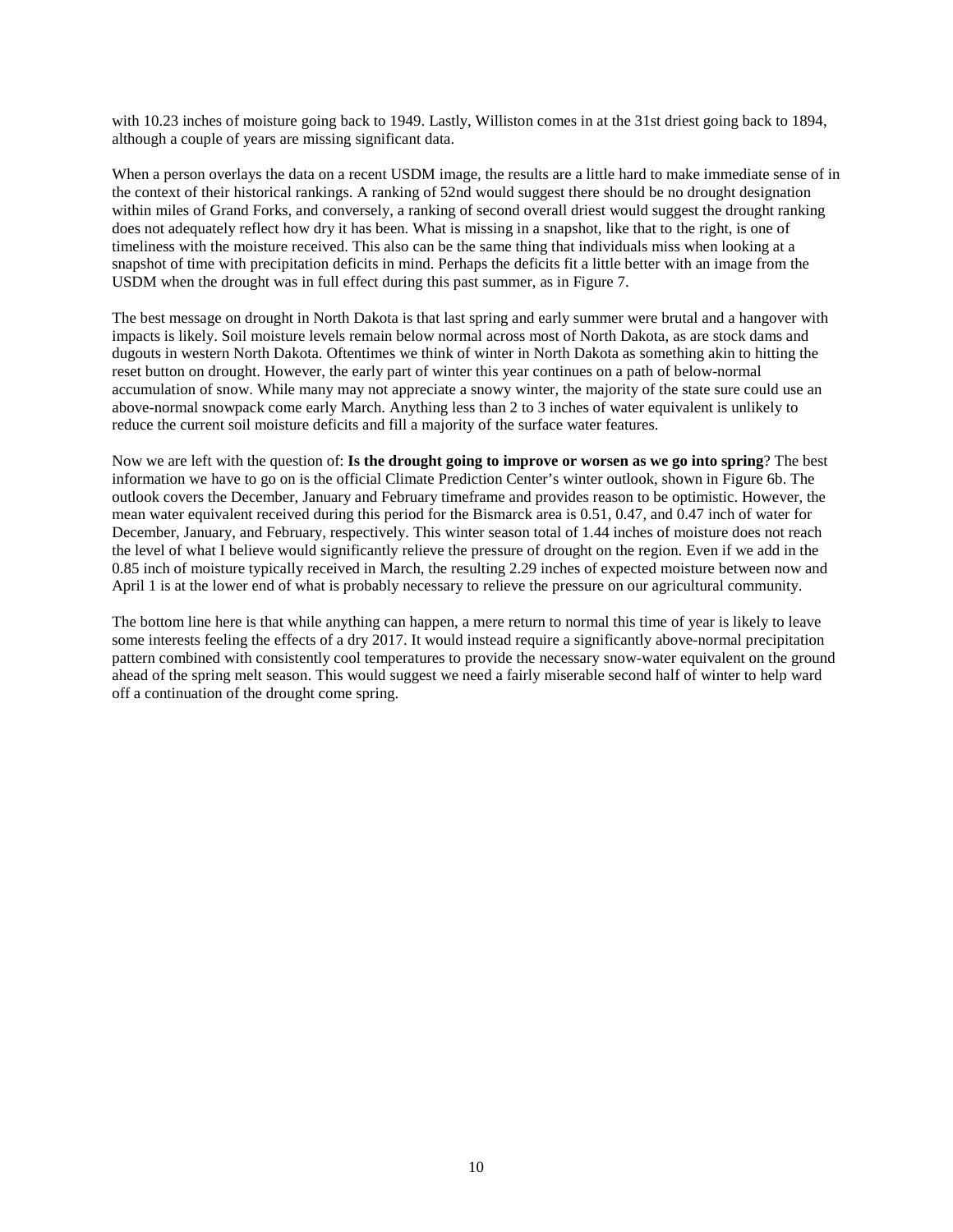



## **GOES-R Next Generation Weather Satellites**

**Weather, Water and Climate Satellites.** Earth-observing satellites have given environmental scientists the power to view and study our planet as a whole. From the vantage of space, we can observe the planet's systems moving, breathing and living in a way we are not capable of from the ground. Most people are familiar with imagery from geostationary satellites (think of your favorite news network's

weather broadcast). Geostationary satellites are those that follow an orbit moving at the same speed as the Earth's rotation. This allows the satellite to constantly monitor atmospheric conditions for a particular portion of the Earth by "remaining in one spot" above the Earth. Within meteorology, the continuous observing power of geostationary satellites has a great advantage over other satellites with different orbits by allowing meteorologists to see how the atmosphere behaves in near real time. Figure 8 shows a sketch of polarorbiting and geostationary satellites (Courtesy of UCAR COMET Program)



**Figure 8. Polar-Orbiting and Geostationary Satellites (UCAR-COMET)**

The first geostationary Earth observing satellite was placed into

orbit more than 50 years ago, providing unprecedented imagery for its time. Of course, this imagery would look very old and coarse, compared with what we are used to seeing today. However, we do get to enjoy the same privilege of seeing new and unprecedented imagery with the advent of the GOES-R series of satellites launched and operated by the National Oceanic and Atmospheric Administration (NOAA).

**New GOES R Series Begins.** The GOES (Geostationary Operational Environmental Satellite) - R Series is NOAA's next generation of geostationary weather satellites. They host a new suite of instruments replacing the previous GOES series of instruments not upgraded since 1994. This will significantly improve the detection and observation of environmental phenomena directly impacting public safety, protection of property, and our nation's economic health and prosperity. The satellites will provide advanced imaging with increased spatial resolution and faster coverage for more accurate forecasts as well as real-time mapping of lightning activity. Not only will the GOES-R series significantly improve terrestrial monitoring, it also will carry new instruments to improve monitoring of solar activity and space weather.

 <sup>3</sup> Carl Jones is a meteorologist intern at the National Weather Service Grand Forks, N.D. Email: [carl.jones@noaa.gov](mailto:carl.jones@noaa.gov)

<sup>4</sup> Greg Gust is the warning coordination meteorologist at the National Weather Service Grand Forks, N.D. Email: [gregory.gust@noaa.gov](mailto:gregory.gust@noaa.gov)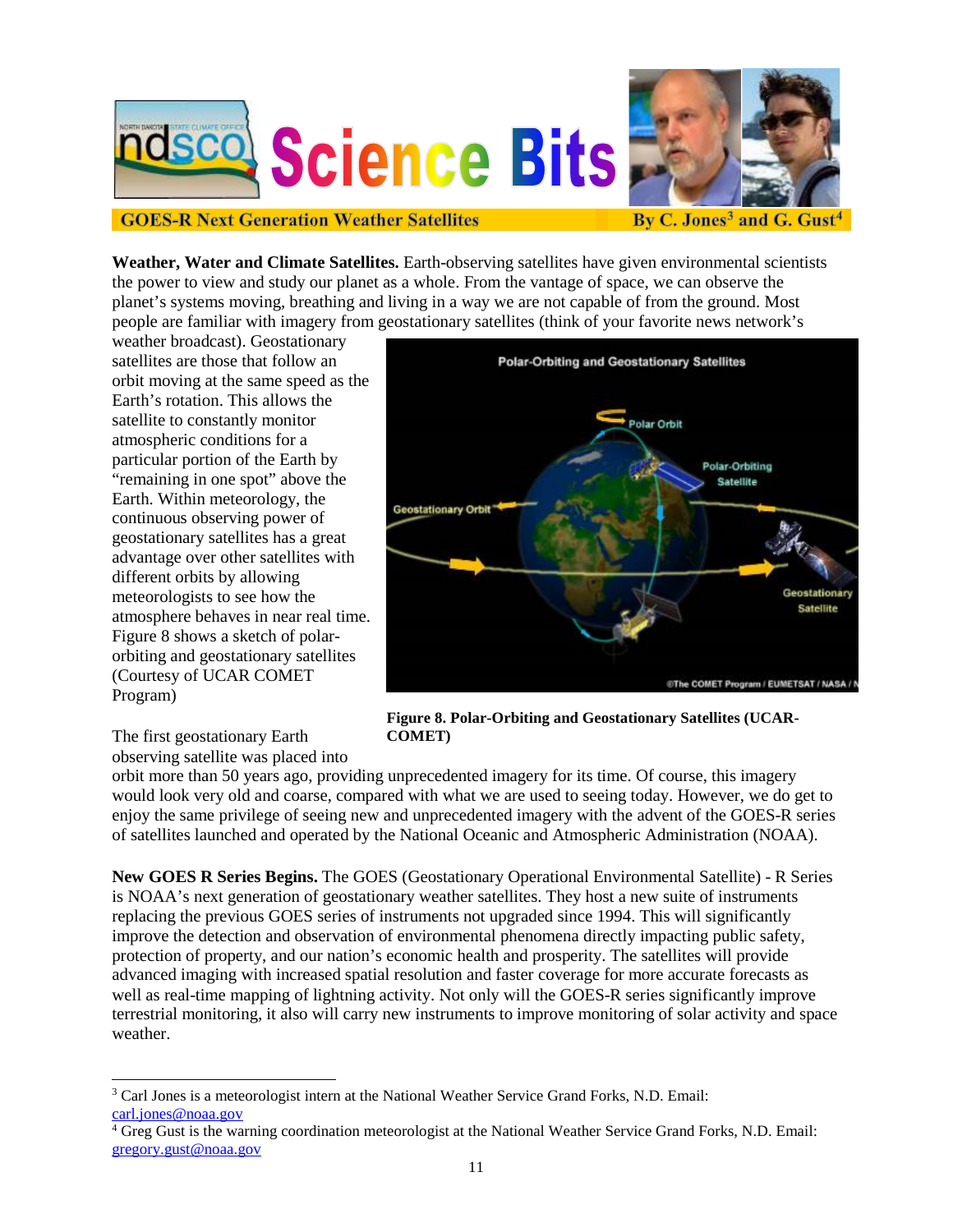The first satellite in the series known as GOES-R was launched on Nov. 19, 2016, from Cape Canaveral Air Force Station in Florida. Once in orbit, GOES-R was renamed GOES-16 and will be replacing an aging GOES-13 as NOAA's operational GOES East satellite in mid-December 2017. The program consists of four satellites (GOES-R/S/T/U) that will extend the availability of the operational GOES satellite system through 2036. Each satellite is designed to have an operational lifespan of at least 10 years, preceded by up to five years of on-orbit storage.

## **So how will GOES-R help you?**

**More Channels.** Probably the biggest impact these satellites will have on meteorology will be the improvement in short-term (0 to 24 hour) weather forecasting, on storm tracking, and on severe storm warnings. These satellites are equipped with six instruments, two of which are used for meteorological purposes. They are the Advanced Baseline Imager (ABI) and Global Lightning Mapper (GLM). The ABI is the "eye" of the satellite used to see things such as clouds, ocean currents and changes in the land, to name a few. Compared with earlier GOES satellites, the GOES-R's imager will have three times more channels (spectral resolution), four times the clarity (spatial resolution) and five times faster imaging capabilities (temporal resolution). Let's break down each of these improved resolutions.

**Better Spatial Resolution.** Spatial resolution refers to the size of an image pixel, or how many pixels are available to cover a specific distance. In other words, it refers to how much detail is within an image. Let's make it relatable: If you are reading this with glasses, take off your glasses and try to read. While



**Figure 9. July 12, 2017 Red River Valley supercell image (Courtesy of Scott Bachmeier, CIMSS UW-Madison).**

you might still be able to see the words, you may find it harder to see the details or read at all. Whereas, your glasses may give you that extra boost in crispness and detail revealing a world you might never have fully seen without them. Being able to see extra detail allows scientists and forecasters to view never before seen phenomena that will aid in better understanding. Phenomena such as the supercell thunderstorm pictured in Figure 9 responsible for producing a tornado near Hillsboro, N.D., on July 12, 2017.

**Better Temporal Resolution.** Temporal resolution refers to how fast an image can be taken. The more temporal resolution there is, the closer the images are to each other in time. For instance, watching an animation of multiple images from a geostationary satellite can allow one to study how cloud structures behave through time. GOES-R ABI images can be taken as fast as every 30 seconds, with an image of the contiguous United States taken every five minutes (compared with 15 minutes on the older GOES series). This means satellite images can be produced as fast as, or even faster than, radar images, which are made on average every 2 to 7 minutes. Using the GOES-16 satellite, this very near real-time imagery already has been proven to be crucial in the decision-making process of severe weather warning issuance.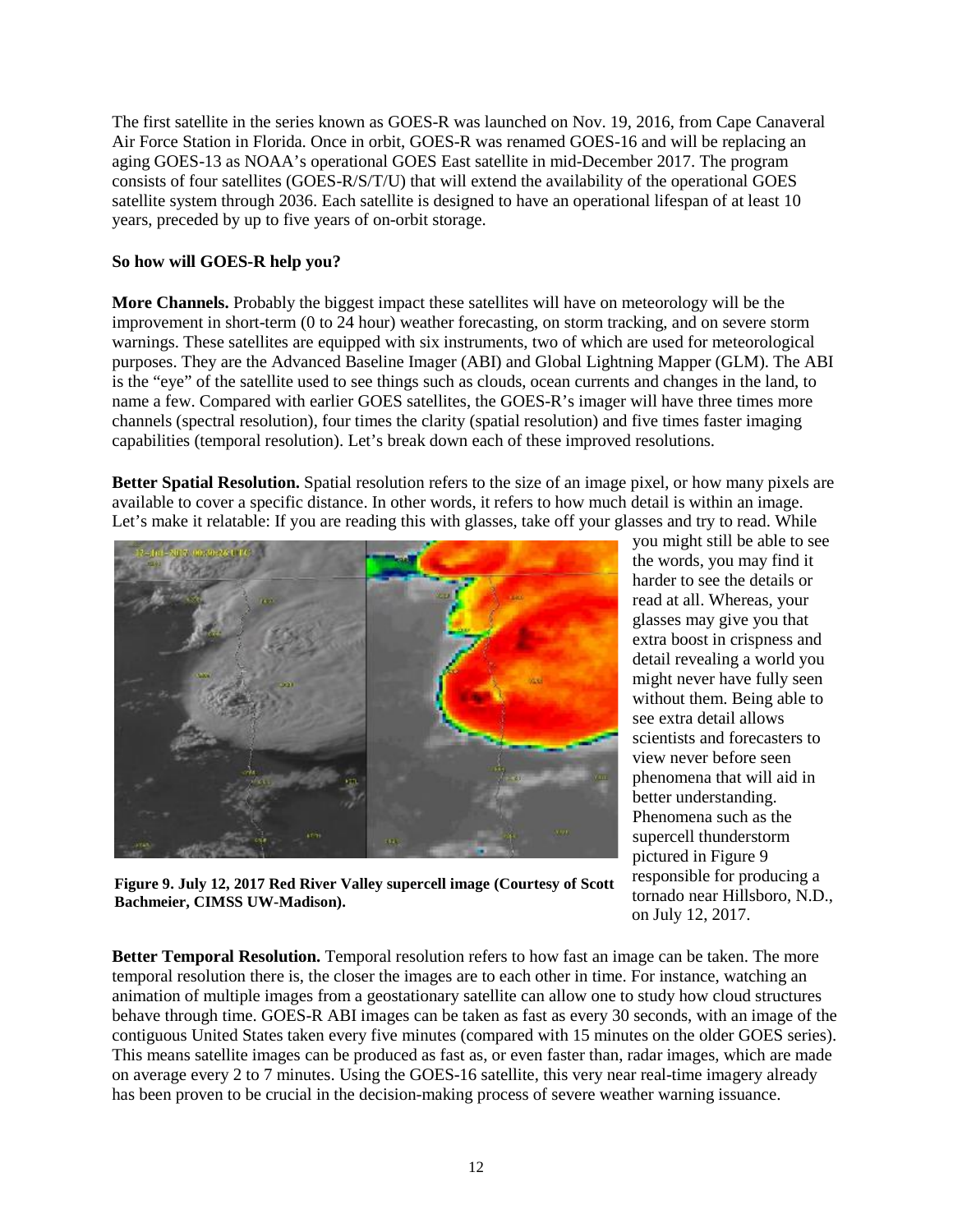**Better Spectral Resolution.** Spectral resolution refers to how many regions within the electromagnetic spectrum an instrument can sense. The ABI can sense 16 regions, known as channels, compared with the older GOES series imagery which only could view five channels. Humans only can view a small portion of the electromagnetic spectrum known as the "visible" portion. The ABI can reveal details within the visible, near-infrared and infrared regions of the spectrum, allowing forecasters to see details within the atmosphere about cloud physical properties, thermal properties and water vapor content not seen with the naked eye.

**Better Lightning Data.** The other instrument meant for meteorological use is the Global Lightning Mapper, or GLM. New to the GOES family, this instrument detects lightning using complex optical sensors. It will significantly improve lightning detections mainly in two ways. First, it will be able to detect cloud-to-ground and intra-cloud lightning, and second, it can detect lightning over most of the Western Hemisphere. This is a significant improvement over current ground-based lightning detection networks due to the addition of intra-cloud lightning detection, as well as detection of total lightning over areas that are out of reach of the ground-based networks, such as lesser developed regions of the hemisphere, as well as over oceans. Meteorologists track behavior in lightning that can indicate many things, including severe weather potential.

While satellites continue to improve the science of meteorology, the GOES-R series will greatly enhance forecasting capabilities into the future. Satellites give us an introspective view upon our Earth. Like a microscope to the biologist, Earth-observing satellites provide a window in which scientists can peer into the incredibly complex network of systems that make up our atmosphere, hydrosphere, geosphere and biosphere.

### **Useful Links to for further information:**

| ND Supercell CIMSS Sat Blog: | http://cimss.ssec.wisc.edu/goes/blog/archives/24473       |
|------------------------------|-----------------------------------------------------------|
| GOES-R ABI improvements:     | https://www.goes-r.gov/spacesegment/abi-improvements.html |
| GOES-R Homepage:             | https://www.goes-r.gov/                                   |
| NOAA GOES-R:                 | https://www.nesdis.noaa.gov/GOES-16                       |